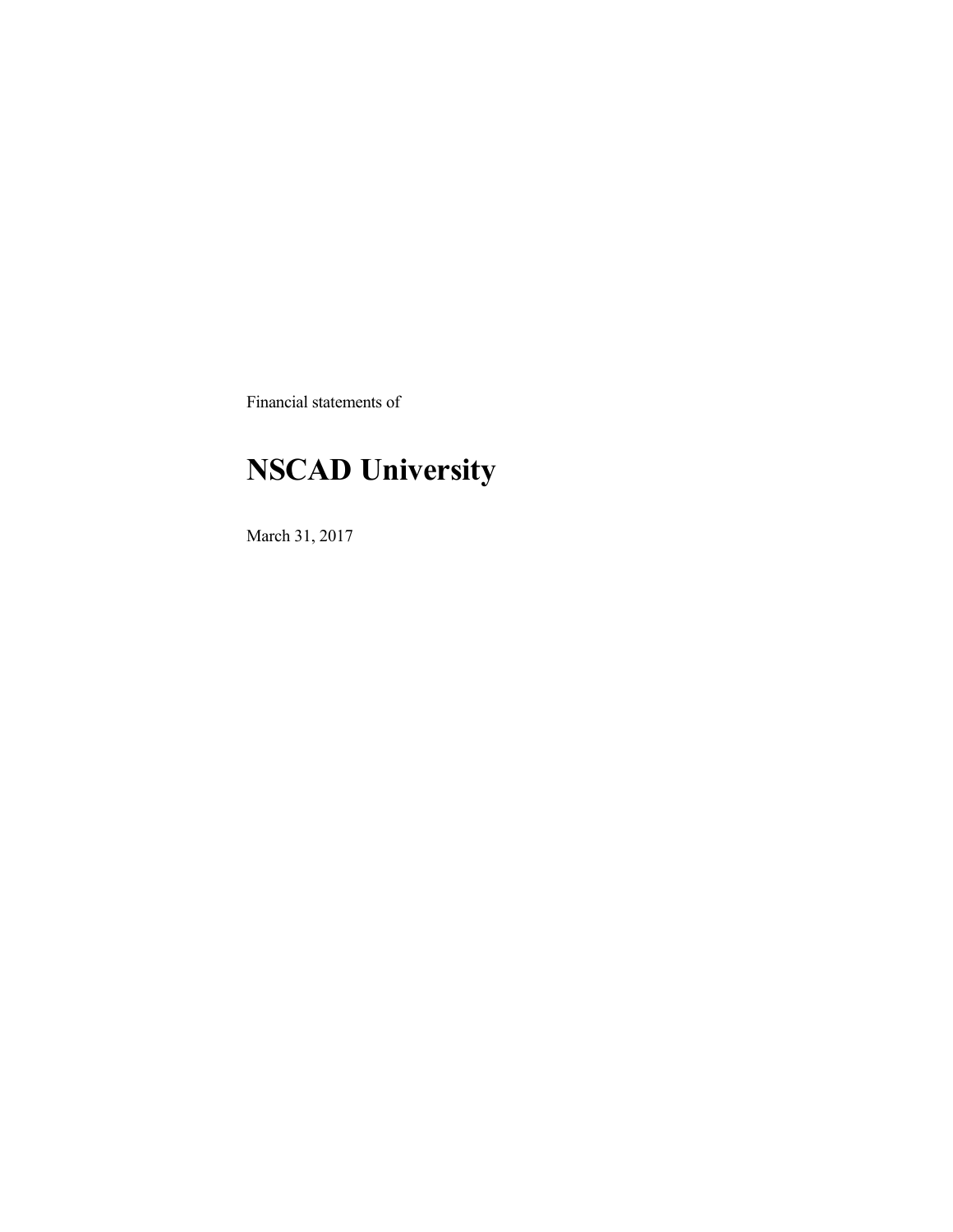March 31, 2017

## Table of contents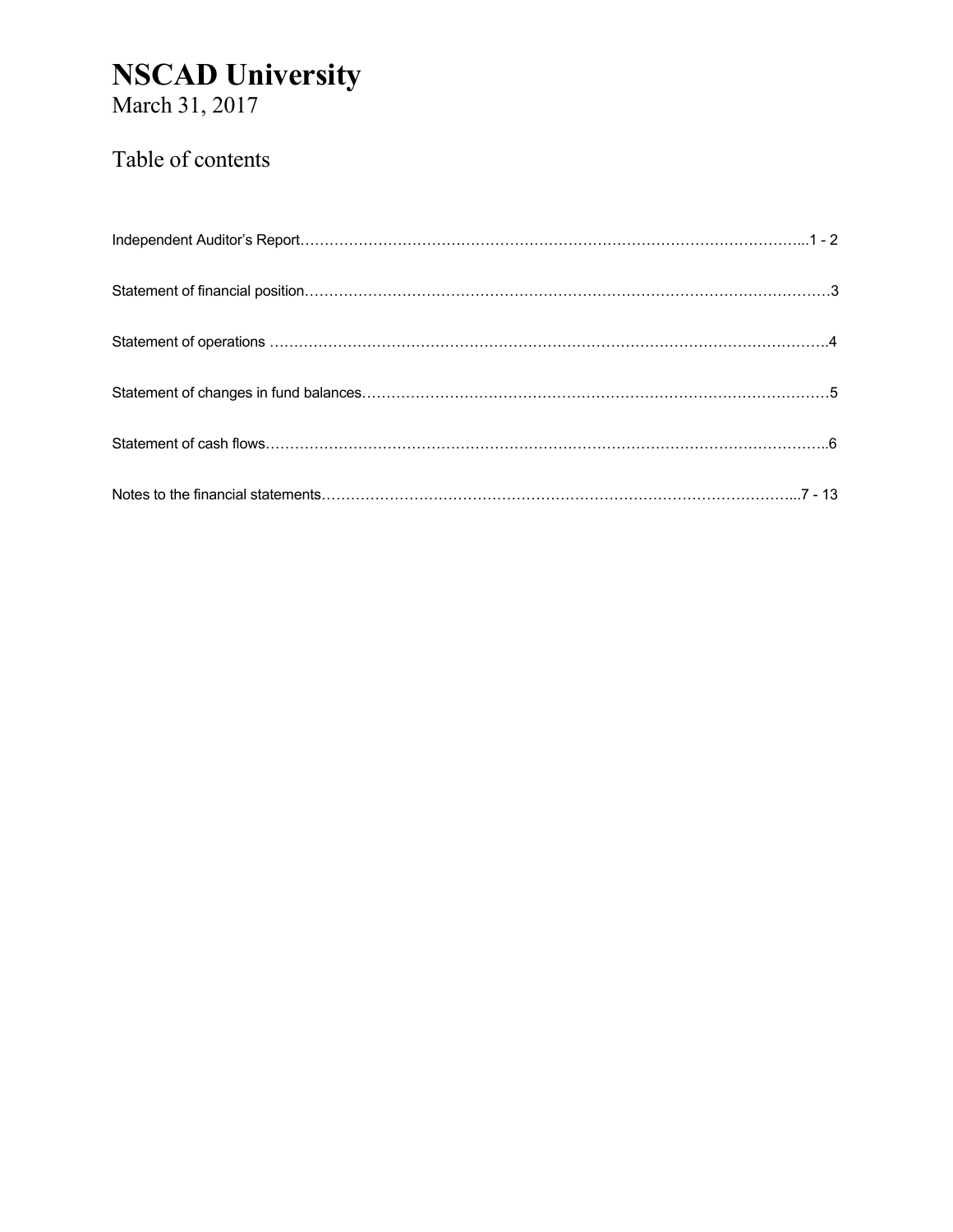# **Deloitte.**

Deloitte LLP Purdy's Wharf Tower II 1969 Upper Water Street Suite 1500 Halifax NS B3J 3R7 Canada

Tel: 902-422-8541 Fax: 902-423-5820 www.deloitte.ca

# **Independent Auditor's Report**

To the Board of Governors of NSCAD University

We have audited the accompanying financial statements of NSCAD University, which comprise the statement of financial position as at March 31, 2017 and the statements of operations, changes in fund balances and cash flows for the year then ended, and a summary of significant accounting policies and other explanatory information.

#### **Management's Responsibility for the Financial Statements**

Management is responsible for the preparation and fair presentation of these financial statements in accordance with Canadian accounting standards for not-for-profit organizations, and for such internal control as management determines is necessary to enable the preparation of financial statements that are free from material misstatement, whether due to fraud or error.

#### **Auditor's Responsibility**

Our responsibility is to express an opinion on these financial statements based on our audit. We conducted our audit in accordance with Canadian generally accepted auditing standards. Those standards require that we comply with ethical requirements and plan and perform the audit to obtain reasonable assurance about whether the financial statements are free from material misstatement.

An audit involves performing procedures to obtain audit evidence about the amounts and disclosures in the financial statements. The procedures selected depend on the auditor's judgment, including the assessment of the risks of material misstatement of the financial statements, whether due to fraud or error. In making those risk assessments, the auditor considers internal control relevant to the entity's preparation and fair presentation of the financial statements in order to design audit procedures that are appropriate in the circumstances, but not for the purpose of expressing an opinion on the effectiveness of the entity's internal control. An audit also includes evaluating the appropriateness of accounting policies used and the reasonableness of accounting estimates made by management, as well as evaluating the overall presentation of the financial statements.

We believe that the audit evidence we have obtained in our audit is sufficient and appropriate to provide a basis for our audit opinion.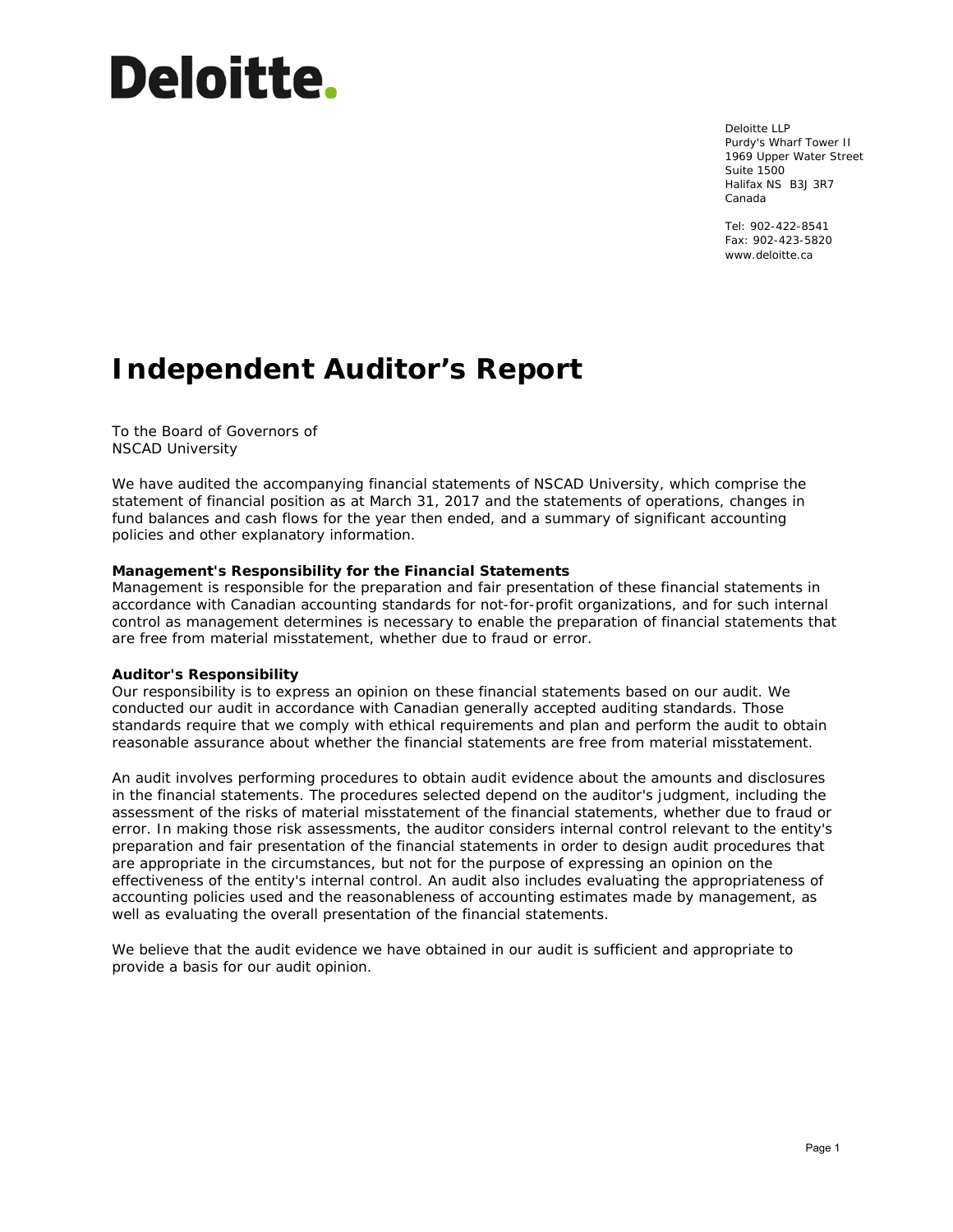#### **Opinion**

In our opinion, the financial statements present fairly, in all material respects, the financial position of NSCAD University as at March 31, 2017, and the results of its operations and its cash flows for the year then ended.

Deloitte LLP

Chartered Professional Accountants June 26, 2017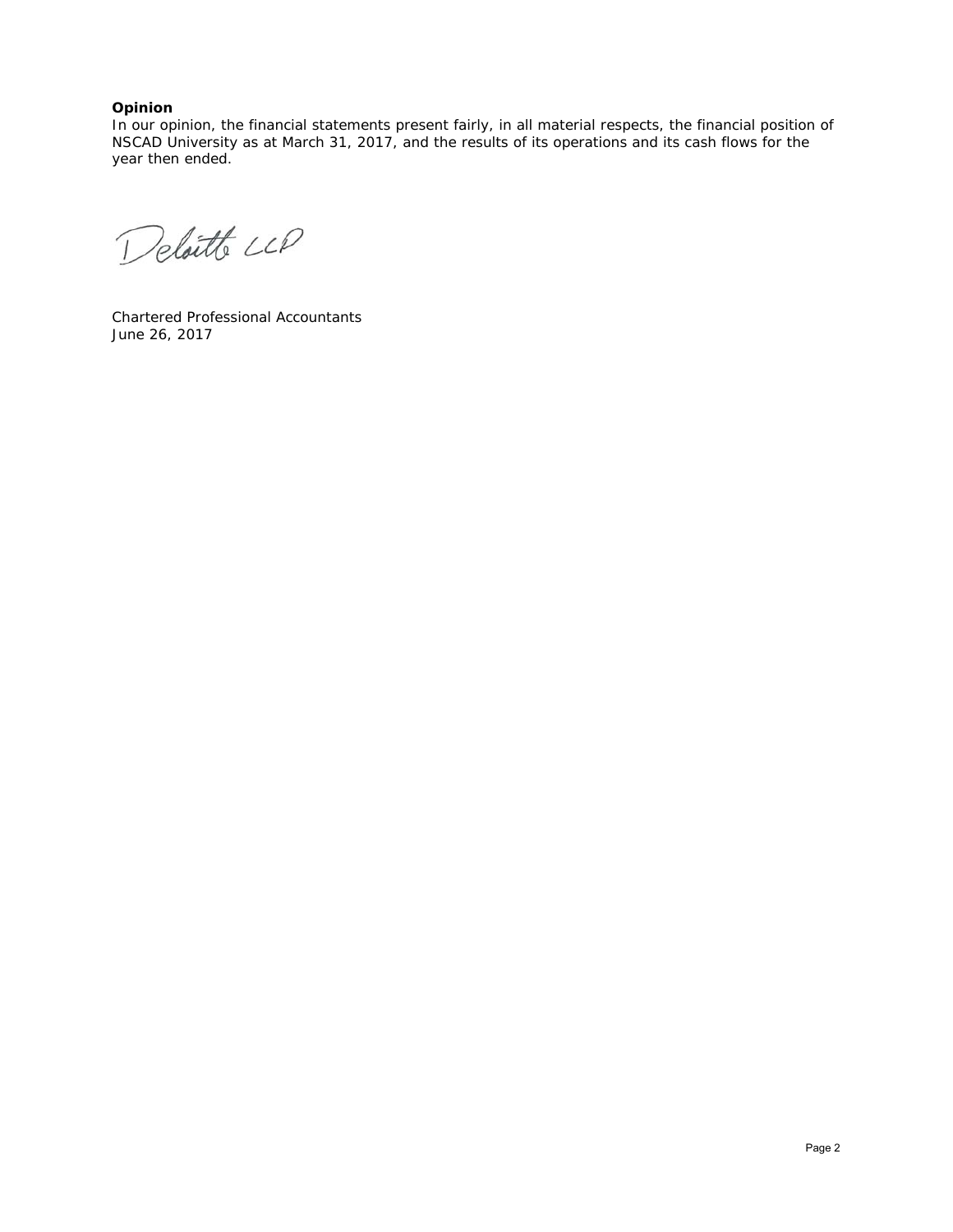Statement of financial position

| as at March 31, 2017                                         |            |                       |           |                       |            |                     |                                     |            |                        |                        |
|--------------------------------------------------------------|------------|-----------------------|-----------|-----------------------|------------|---------------------|-------------------------------------|------------|------------------------|------------------------|
|                                                              |            | <b>Unrestricted</b>   |           |                       |            |                     |                                     | Restricted |                        |                        |
|                                                              |            |                       |           |                       |            |                     | <b>Research and Special Purpose</b> |            |                        |                        |
|                                                              |            | <b>Operating fund</b> |           | <b>Endowment fund</b> |            | <b>Capital fund</b> |                                     | Fund       | Total                  | Total                  |
|                                                              | 2017       | 2016                  | 2017      | 2016                  | 2017       | 2016                | 2017                                | 2016       | 2017                   | 2016                   |
|                                                              | \$         | \$.                   | Ś         | \$                    | s          | Ś                   | s                                   | s          | \$                     | S.                     |
| <b>Assets</b>                                                |            |                       |           |                       |            |                     |                                     |            |                        |                        |
| Cash                                                         | 17.094     |                       |           |                       |            |                     |                                     |            | 17.094                 |                        |
| Investments (Note 3)                                         |            |                       | 8,008,266 | 7,176,631             | 2,801,795  | 2,742,982           |                                     |            | 10,810,061             | 9,919,613              |
| Accounts receivable (Note 4)                                 | 172.912    | 344.557               |           |                       |            |                     |                                     |            | 172.912                | 344.557                |
| Prepaid expenses (Note 9)                                    | 2,072,399  | 2,145,373             |           |                       |            |                     |                                     |            | 2,072,399              | 2,145,373              |
| Inventory                                                    | 162,930    | 162,086               |           |                       |            |                     |                                     |            | 162,930                | 162,086                |
| Due from operating fund                                      |            |                       | 47,983    | 102,949               |            |                     | 2,061,154                           | 1,864,645  | 2,109,137              | 1,967,594              |
| Due from capital fund                                        | 14.997.590 | 12.444.492            |           |                       |            |                     |                                     |            | 14.997.590             | 12,444,492             |
|                                                              | 17,422,925 | 15,096,508            | 8,056,249 | 7,279,580             | 2,801,795  | 2,742,982           | 2,061,154                           | 1,864,645  | 30,342,123             | 26,983,715             |
|                                                              |            |                       |           |                       |            |                     |                                     |            |                        |                        |
| Property and equipment (Note 5)                              |            |                       |           |                       |            |                     |                                     |            |                        |                        |
| Land                                                         |            |                       |           |                       | 4.402.490  | 4.402.490           |                                     |            | 4.402.490              | 4.402.490              |
| Building                                                     |            |                       |           |                       | 18,347,865 | 18,277,256          |                                     |            | 18,347,865             | 18,277,256             |
| Equipment                                                    |            |                       |           | ٠                     | 4,966,833  | 5,050,121           |                                     |            | 4,966,833              | 5,050,121              |
| Computer hardware                                            |            |                       |           | ٠                     | 1,247,509  | 1,301,237           |                                     |            | 1,247,509              | 1,301,237              |
| Computer software                                            |            |                       |           | ٠                     | 765.073    | 765,073             |                                     |            | 765.073                | 765.073                |
| Leasehold improvements                                       | ٠          |                       | ٠         | ٠                     | 12,922,585 | 12.895.272          |                                     |            | 12.922.585             | 12,895,272             |
|                                                              | ٠          |                       |           | ٠                     | 42,652,355 | 42,691,449          | ٠                                   |            | 42,652,355             | 42.691.449             |
| Less: Accumulated amortization (Note 5)                      | ×          |                       |           | $\sim$                | 14,884,571 | 13,911,968          | $\overline{\phantom{a}}$            |            | 14,884,571             | 13,911,968             |
|                                                              | ٠          | ٠                     | ä,        | ٠                     | 27,767,784 | 28,779,481          | ä,                                  | ×          | 27.767.784             | 28,779,481             |
|                                                              | 17,422,925 | 15,096,508            | 8,056,249 | 7,279,580             | 30,569,579 | 31,522,463          | 2,061,154                           | 1,864,645  | 58,109,907             | 55,763,196             |
|                                                              |            |                       |           |                       |            |                     |                                     |            |                        |                        |
| <b>Liabilities and fund balances</b><br>Current              |            |                       |           |                       |            |                     |                                     |            |                        |                        |
|                                                              |            |                       |           |                       |            |                     |                                     |            |                        |                        |
| <b>Bank indebtedness</b>                                     | 245.721    | 449.777               |           |                       |            |                     |                                     |            | 245.721                | 449,777                |
| Demand Ioan payable (Note 6)                                 |            |                       |           |                       |            | 1,640,000           |                                     |            |                        | 1,640,000              |
| Accounts payable and accrued liabilities<br>Deferred revenue | 1,649,237  | 1,158,434             |           |                       |            | 3.048.347           | 1.086.826                           | 768.645    | 1,649,237<br>4.912.508 | 1,158,434<br>4.685.327 |
|                                                              | 839,946    | 685,675               | 264,166   | 182,660               | 2,721,570  |                     |                                     |            |                        |                        |
| Deferred capital contribution (Note 7)                       |            |                       |           |                       | 8,062,977  | 8,301,931           |                                     |            | 8,062,977              | 8,301,931              |
| Due to operating fund                                        |            |                       |           | ٠                     | 14,997,590 | 12,444,492          |                                     |            | 14,997,590             | 12,444,492             |
| Due to endowment fund                                        | 47,983     | 102,949               |           |                       | ä,         |                     |                                     |            | 47,983                 | 102,949                |
| Due to Research and Special Purpose Fund                     | 2,061,154  | 1,864,645             |           |                       |            |                     |                                     |            | 2,061,154              | 1,864,645              |
| Current portion of long-term debt (Note 6)                   |            |                       |           |                       | 830,931    | 777,319             |                                     |            | 830,931                | 777,319                |
|                                                              | 4,844,041  | 4,261,480             | 264,166   | 182,660               | 26,613,068 | 26,212,089          | 1,086,826                           | 768,645    | 32,808,101             | 31,424,874             |
| Long-term debt (Note 6)                                      |            |                       | ٠         | ٠                     | 3,844,539  | 4,675,468           |                                     |            | 3,844,539              | 4,675,468              |
|                                                              | 4,844,041  | 4,261,480             | 264,166   | 182,660               | 30,457,607 | 30,887,557          | 1,086,826                           | 768,645    | 36,652,640             | 36,100,342             |
| Fund balances                                                | 12,578,884 | 10,835,028            | 7,792,083 | 7,096,920             | 111,972    | 634,906             | 974,328                             | 1,096,000  | 21,457,267             | 19,662,854             |
|                                                              | 17,422,925 | 15,096,508            | 8,056,249 | 7,279,580             | 30,569,579 | 31,522,463          | 2,061,154                           | 1,864,645  | 58,109,907             | 55,763,196             |

Commitments (Note 9)

#### Approved by the Board

\_\_\_\_\_\_\_\_\_\_\_\_\_\_\_\_\_\_\_\_\_\_\_\_\_\_\_\_\_\_\_\_\_\_\_Governor

\_\_\_\_\_\_\_\_\_\_\_\_\_\_\_\_\_\_\_\_\_\_\_\_\_\_\_\_\_\_\_\_\_\_\_Governor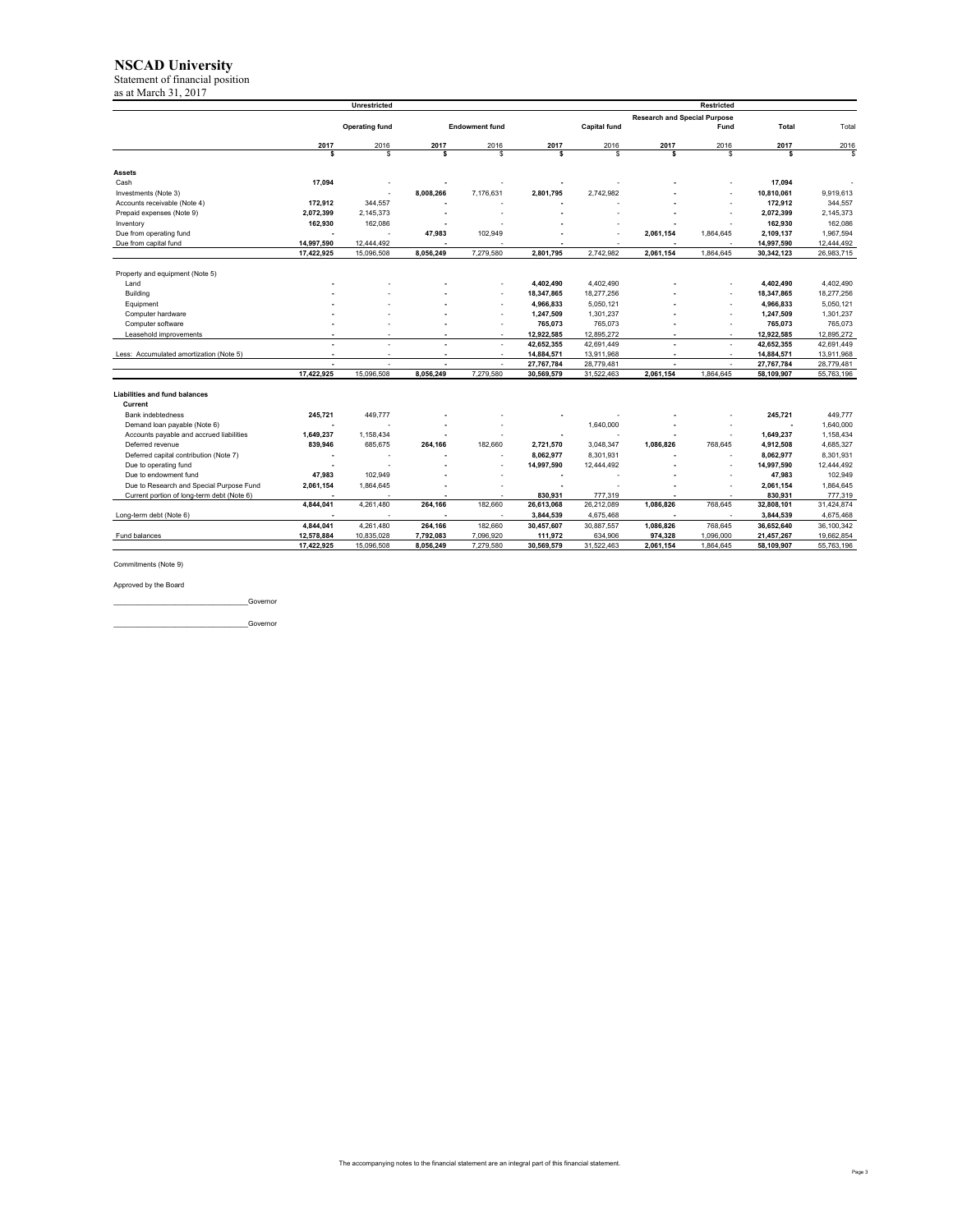Statement of operations

year ended March 31, 2017

|                                        | <b>Unrestricted</b> |           |            | <b>Restricted</b>           |              |            |
|----------------------------------------|---------------------|-----------|------------|-----------------------------|--------------|------------|
|                                        |                     |           |            | <b>Research and Special</b> |              |            |
|                                        | Operating           | Endowment | Capital    | <b>Purpose Fund</b>         | <b>Total</b> | Total      |
|                                        | 2017                | 2017      | 2017       | 2017                        | 2017         | 2016       |
|                                        | \$                  | \$        | \$         | \$                          | \$           | \$         |
| <b>Revenues</b>                        |                     |           |            |                             |              |            |
| Government grants                      |                     |           |            |                             |              |            |
| Unrestricted                           | 8,669,600           |           |            |                             | 8,669,600    | 8.697.066  |
| Restricted                             | 1,919,000           | 173,232   | 326,905    |                             | 2,419,137    | 2,377,130  |
| Student academic fees                  | 5,780,777           |           |            |                             | 5,780,777    | 5,768,544  |
| Other government grants                | 74,650              |           |            | 63,566                      | 138,216      | 219,536    |
| Contributions received                 | 87,335              | 164,645   | 297,764    | 133,458                     | 683,202      | 751,836    |
| Ancillary enterprises                  | 623,044             |           |            |                             | 623,044      | 680,180    |
| Rent                                   | 606,815             |           |            |                             | 606,815      | 546,755    |
| Research grants                        |                     |           |            | 247,106                     | 247,106      | 385,335    |
| Unrealized gain (loss) on investments  |                     | 639,571   |            |                             | 639,571      | (67, 341)  |
| Investment income                      | 22,689              | 109,652   |            |                             | 132,341      | 201,906    |
| Miscellaneous                          | 87,049              |           |            | 42,763                      | 129,812      | 138,043    |
|                                        | 17,870,959          | 1,087,100 | 624.669    | 486,893                     | 20,069,621   | 19,698,990 |
| <b>Expenses</b>                        |                     |           |            |                             |              |            |
| Academic                               |                     |           |            |                             |              |            |
| Salaries                               | 8,044,665           |           |            |                             | 8,044,665    | 8,324,254  |
| Operating                              | 391,156             |           |            | 64,784                      | 455,940      | 519,475    |
| Facilities operation                   | 2.291.147           |           |            |                             | 2,291,147    | 2,482,387  |
| Administration                         | 2,450,353           |           |            | 258,122                     | 2,708,475    | 2,484,287  |
| Service departments                    | 1,710,144           |           |            | 38,553                      | 1,748,697    | 1,661,801  |
| Amortization of property and equipment |                     |           | 1,147,603  |                             | 1,147,603    | 1,204,846  |
| Ancillary enterprises                  | 596,558             |           |            |                             | 596.558      | 724,959    |
| Interest                               | 401,612             |           |            |                             | 401,612      | 473,395    |
| Research expenditures                  |                     |           |            | 247,106                     | 247,106      | 385,335    |
| Scholarships                           |                     | 391,937   |            |                             | 391,937      | 332,761    |
| Rent                                   | 241,468             |           |            |                             | 241,468      | 153,788    |
|                                        | 16,127,103          | 391,937   | 1,147,603  | 608,565                     | 18,275,208   | 18,747,288 |
| Excess (deficiency) of revenue         |                     |           |            |                             |              |            |
| over expenses                          | 1,743,856           | 695,163   | (522, 934) | (121, 672)                  | 1,794,413    | 951,702    |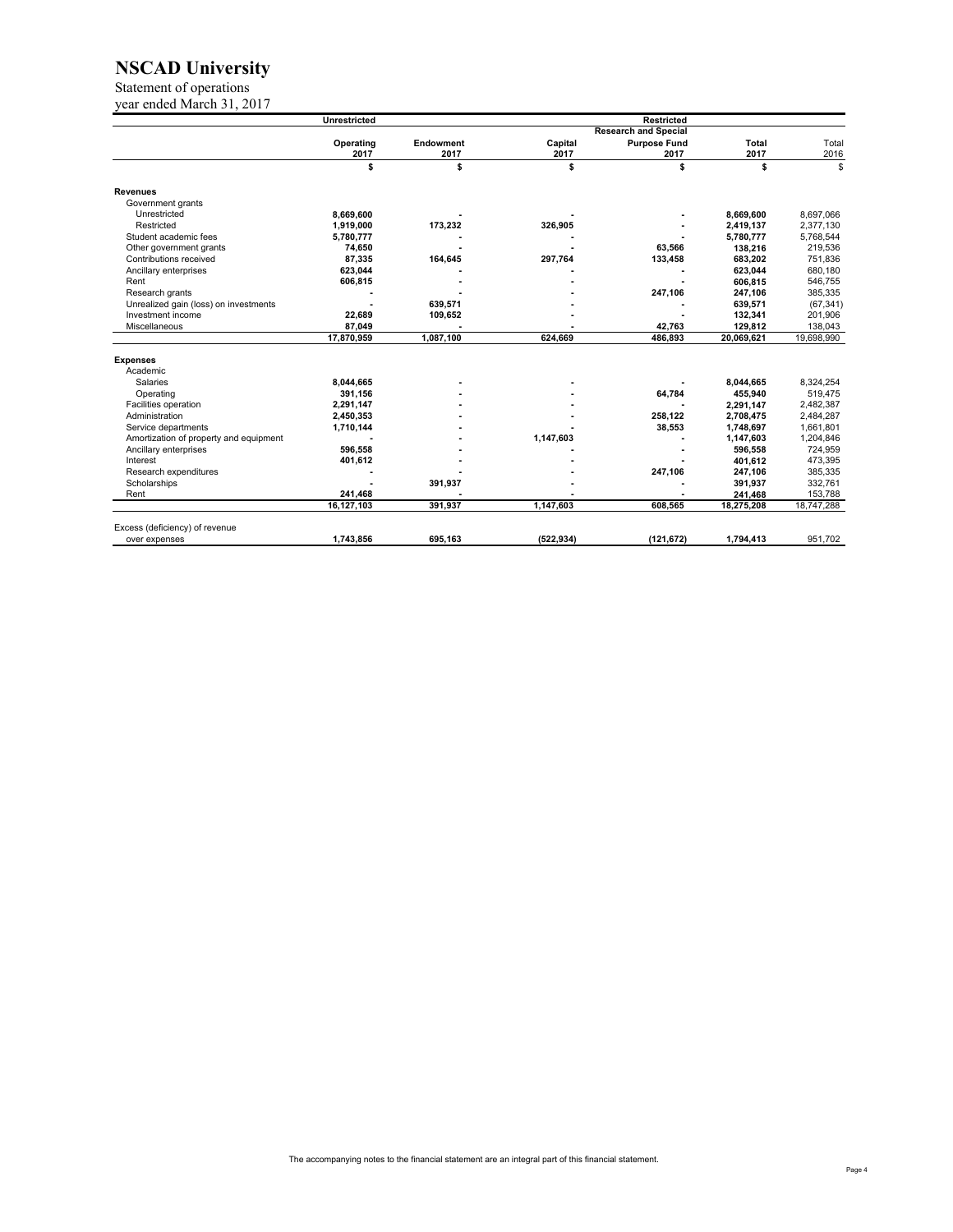#### Statement of changes in fund balances year ended March 31, 2017

|                                                 | <b>Unrestricted</b> |           |            | <b>Restricted</b>                      |            |
|-------------------------------------------------|---------------------|-----------|------------|----------------------------------------|------------|
|                                                 |                     |           |            | Research and<br><b>Special Purpose</b> |            |
|                                                 | Operating           | Endowment | Capital    | <b>Fund</b>                            | Total      |
|                                                 |                     |           |            |                                        | \$         |
| Fund balances, March 31, 2016                   | 10,835,028          | 7,096,920 | 634,906    | 1,096,000                              | 19,662,854 |
| Excess (deficiency) of<br>revenue over expenses | 1,743,856           | 695,163   | (522, 934) | (121,672)                              | 1,794,413  |
| Fund balances, March 31, 2017                   | 12,578,884          | 7.792.083 | 111.972    | 974,328                                | 21,457,267 |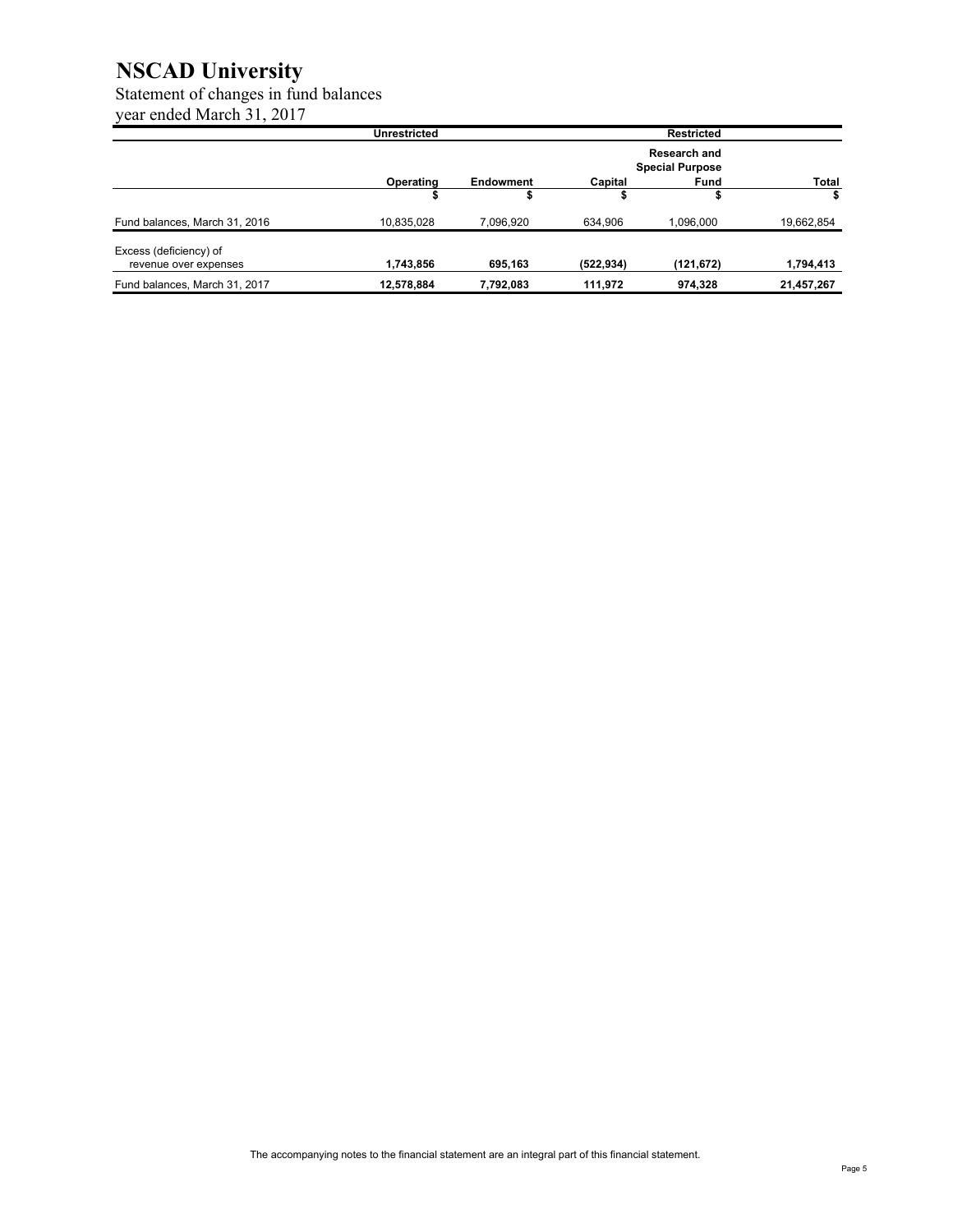### Statement of cash flows

year ended March 31, 2017

|                                                            | 2017          | 2016          |
|------------------------------------------------------------|---------------|---------------|
|                                                            | S             |               |
| <b>Operating activities</b>                                |               |               |
| Excess of revenue over expenses                            | 1,794,413     | 951,702       |
| Items not affecting cash                                   |               |               |
| Amortization of property and equipment                     | 1,147,603     | 1,204,846     |
| Amortization of deferred capital grants and                |               |               |
| deferred capital contributions                             | (624, 669)    | (670, 365)    |
| Unrealized (gain) loss on endowment investments            | (639, 571)    | 67,341        |
| Changes in non-cash working capital items (Note 12)        | 1,288,536     | (401, 576)    |
|                                                            | 2,966,312     | 1,151,948     |
| <b>Investing activities</b>                                |               |               |
| Purchase of property and equipment                         | (135, 906)    | (428, 661)    |
| Net change in endowment investments                        | (192,064)     | (471, 108)    |
| Capital grants and deferred capital contributions received | 58,938        | 63,189        |
| Net change in restricted capital investments               | (58, 813)     | 293,212       |
|                                                            | (327, 845)    | (543, 368)    |
|                                                            |               |               |
| <b>Financing activities</b>                                |               |               |
| Repayment of short-term revolving credit facility          | (1,640,000)   |               |
| Mortgage and lease principal payments                      |               |               |
| and change in capital fund bank indebtedness               | (777, 317)    | (6,227,482)   |
|                                                            | (2, 417, 317) | (6, 227, 482) |
| Net increase (decrease) in cash                            | 221,150       | (5,618,902)   |
| (Bank indebtedness) cash, beginning of year                | (449, 777)    | 5,169,125     |
| (Bank indebtedness) cash, end of year                      | (228, 627)    | (449, 777)    |
|                                                            |               |               |
| Cash is comprised of:                                      |               |               |
| Cash                                                       | 17,094        |               |
| Operating fund bank indebtedness                           | (245, 721)    | (449, 777)    |
|                                                            | (228, 627)    | (449, 777)    |
|                                                            |               |               |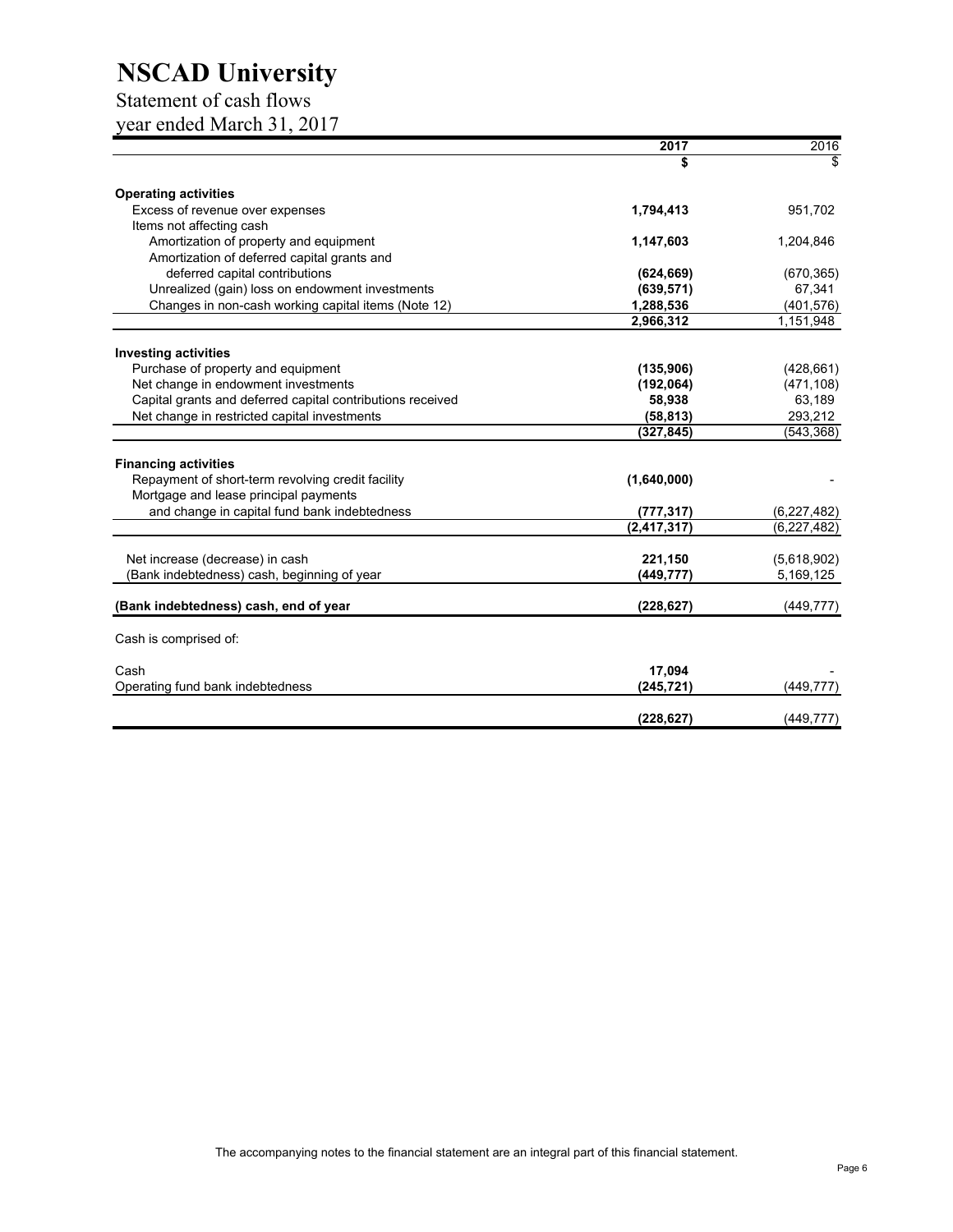#### **1. The University**

Nova Scotia College of Art and Design, operating as NSCAD University (the "University"), is located in Halifax and offers degrees in fine arts and design both at undergraduate and graduate levels. The University receives its principal funding from the Province of Nova Scotia through recommendations of the Nova Scotia Council on Higher Education. The University is a registered charity and, as such, is exempt from payment of income taxes.

#### **2. Significant accounting policies**

The financial statements are prepared in accordance with Canadian generally accepted accounting principles using Canadian accounting standards for not-for-profit organizations in Part III of the Chartered Professional Accountants of Canada Handbook.

#### *Fund accounting*

The University maintains its accounts in accordance with the fund accounting method in order to ensure observance of restrictions, if any, placed on the resources made available to it.

The unrestricted Operating Fund accounts for those resources over which the University's Board of Governors has sole authority and which are expendable for any purpose in the fulfillment of the University's objectives.

The restricted funds, consisting of the Endowment Fund, the Capital Fund and the Research and Special Purpose Fund, account for those resources made available to the University by outside organizations and individuals, by way of grants, service contracts or gifts. These resources, although expendable in the course of normal operations, are restricted as to use by the outside party. These restricted funds also include expendable amounts restricted as to use by action of the University's Board of Governors.

The financial statements of the University are prepared using the deferral method with the multi-column format. The deferral method, which introduces the concept of deferring restricted revenues to future accounting periods, is a process of matching the restricted revenues with the related expenses regardless of when the revenues are received. Restricted revenues are recognized as revenue in the same accounting period as related expenses. Those restricted revenues for which the related expenses have not been incurred are reported as deferred income on the University's statement of financial position.

#### *Financial instruments*

Financial assets and financial liabilities are initially recognized at fair value and subsequently measured at amortized cost, except for investments that are quoted in an active market, which are measured at fair value. Changes in fair value are recognized in the statement of operations.

Financial assets measured at amortized cost include cash, accounts receivable and due from capital/operating funds.

Financial liabilities measured at amortized cost include bank indebtedness, demand loan payable, accounts payable and accrued liabilities, long-term debt and due to operating/endowment/research and special purpose funds.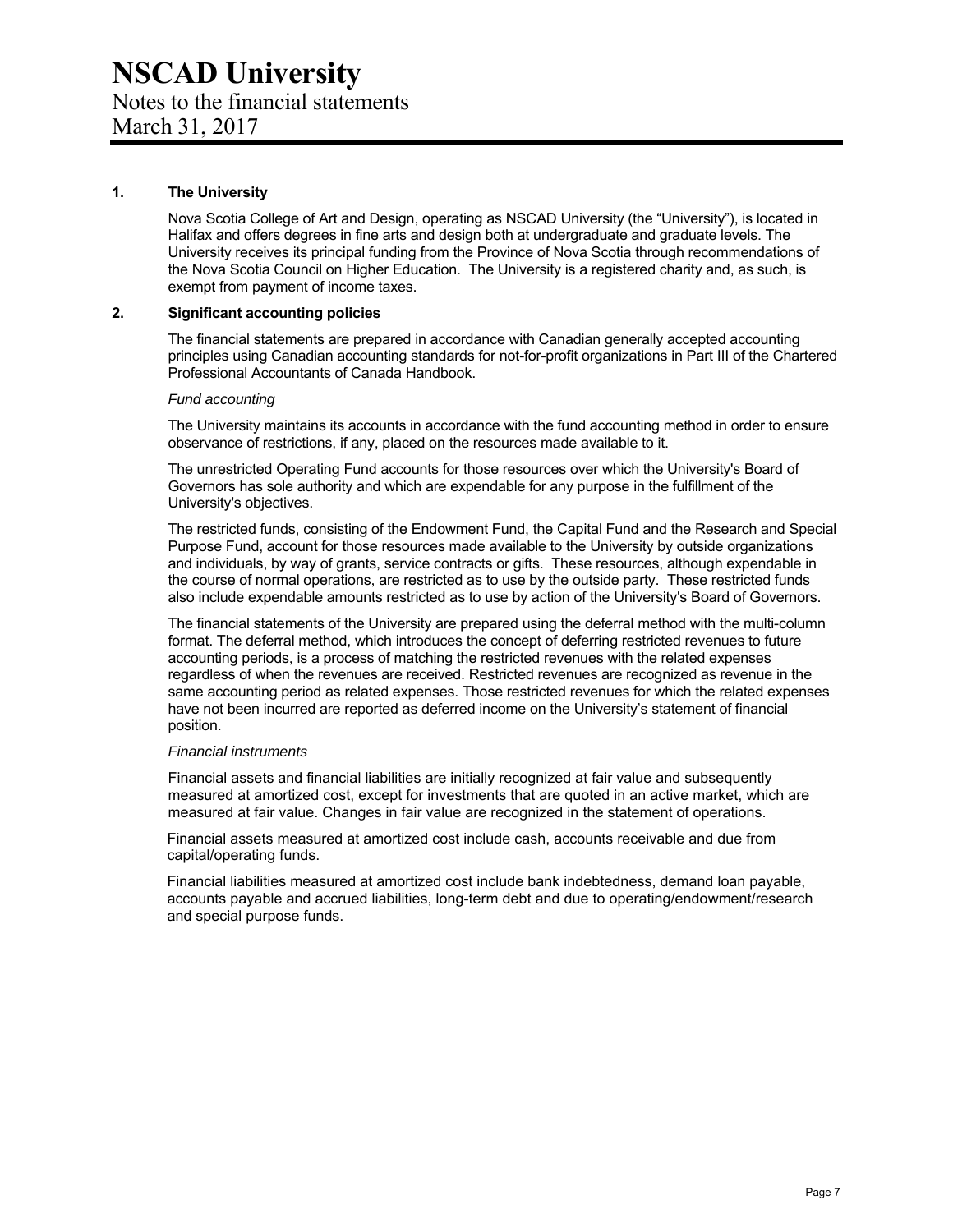#### **2. Significant accounting policies (continued)**

#### *Interest rate swap and hedge accounting*

Certain derivative financial instruments held by the University are eligible for hedge accounting. To be eligible for hedge accounting, an instrument must meet certain criteria with respect to identification, designation and documentation. In addition, the critical terms of the derivative financial instrument must match the specific terms and conditions of the hedged item. The fair value of derivative instruments eligible and qualifying for hedge accounting is generally not recognized on the consolidated balance sheet. Gains and losses on such instruments are recognized in earnings in the same period as those of the hedged item.

The University has entered into an interest rate swap agreement with a chartered bank to reduce interest rate exposure associated with its long-term debt (the mortgage). The agreement has the effect of converting the floating rate of interest to a fixed rate. The University does not use derivative financial instruments for trading or speculative purposes.

The University designated the interest rate swap as a cash flow hedge as at March 31, 2015 of a specifically identified debt instrument (the mortgage). The swap agreement is an effective hedge, both at maturity and over the term of the agreement since the term to maturity, the notional principal amount and the interest rate of the swap agreement all match the terms of the mortgage being hedged. The payments associated with the interest rate swap are recorded as interest expense.

In the event that the interest rate swap agreement is terminated or ceases to be effective in part or in whole prior to maturity any associated realized or unrealized gain or loss is recognized in income. In the event that the designated mortgage is extinguished or matures prior to the termination of the related interest rate swap agreement any realized or unrealized gain or loss is recognized in income.

#### *Cash*

Cash is comprised of cash and deposits and overdraft positions with financial institutions.

#### *Investments*

Investments include marketable securities, all of which are recorded at fair value, determined using closing price quotations in an active market. Settlement date accounting is used.

#### *Inventory*

Inventory consists of merchandise and supplies held for resale and are valued at the lower of cost and net realizable value. Cost is determined on a first in first out basis. Administrative and program supplies and library periodicals are not inventoried.

#### *Property and equipment*

Property and equipment are stated at cost in the Capital Fund.

Library book additions are not capitalized to the capital asset accounts.

Amortization is computed by the straight-line method over the estimated useful asset lives at the following rates:

| <b>Building</b>        | $2\%$         |
|------------------------|---------------|
| Equipment              | 10%           |
| Computer hardware      | 25%           |
| Computer software      | 20%           |
| Leasehold improvements | Term of lease |

#### *Impairment of long-lived assets*

Long-lived assets are tested for recoverability whenever events or changes in circumstances indicate that their carrying amount may not be recoverable. An impairment loss is recognized when their carrying value exceeds the total undiscounted cash flows expected from their use and eventual disposition. The amount of the impairment loss is determined as the excess of the carrying value of the asset over its fair value.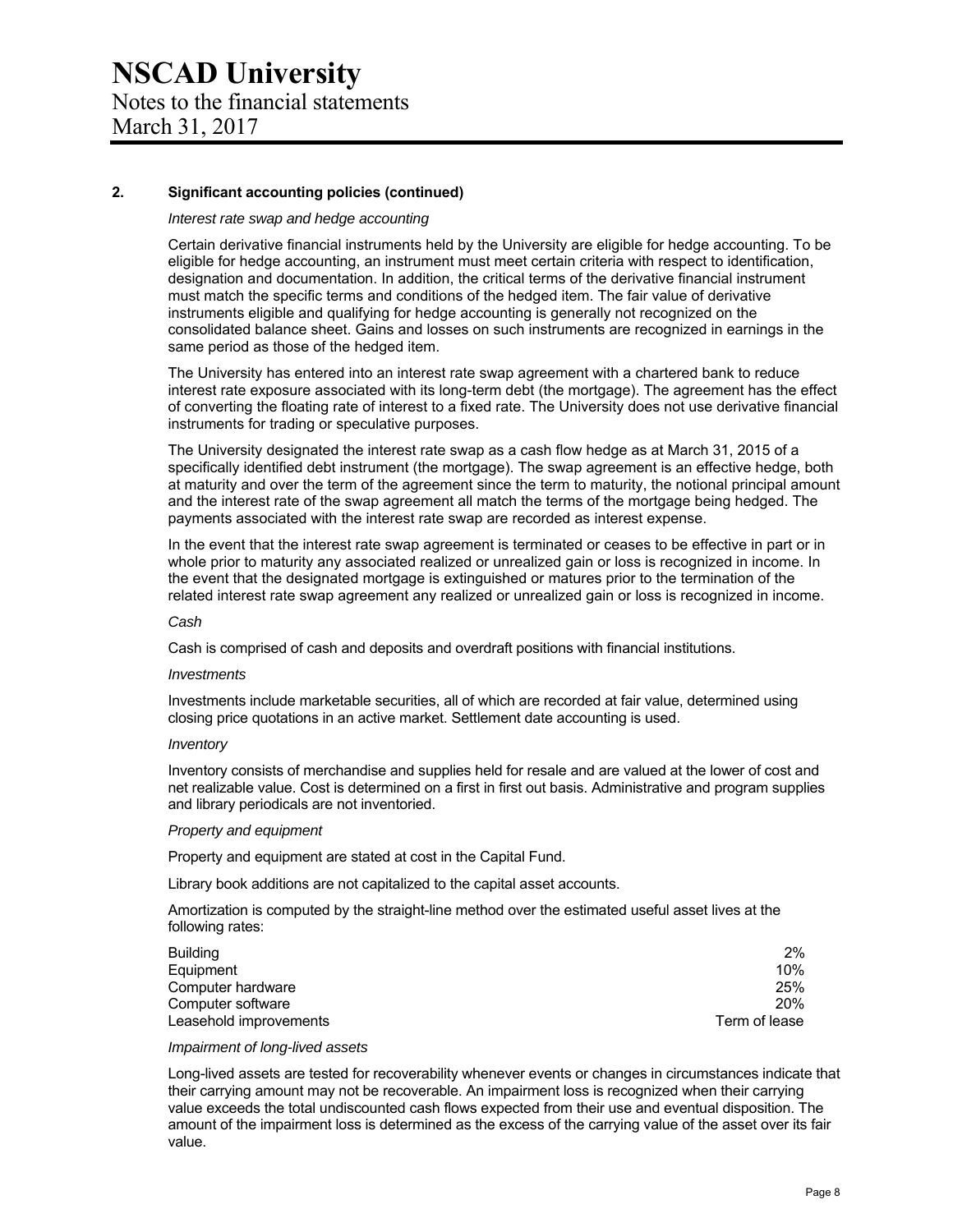#### **2. Significant accounting policies (continued)**

#### *Collection*

The University's permanent collections of Historic Art (a portion of it is now on indefinite loan to the Art Gallery of Nova Scotia) and library books were not formed for commercial purposes and are not considered realizable assets. The value of these assets are not reflected in these financial statements.

#### *Revenue recognition*

The University follows the deferral method of accounting for revenue. Student academic fees and ancillary revenue are recognized when the services are provided or the goods are sold and collectability is reasonably assured. Rent revenue is recognized over the term of the lease as it becomes due and investment income is recognized when the University's right to receive payment has been established. Funding for expenditures is deferred and recognized as revenue in the year in which the related expenditure is incurred. Funding received for property and equipment is deferred and recognized as revenue on the same basis as the acquired property and equipment are amortized.

#### *Use of accounting estimates*

The preparation of the financial statements in accordance with Canadian accounting standards for notfor-profit organizations requires management to make estimates and assumptions that affect the reported assets and liabilities and disclosure of contingent assets and liabilities at the balance sheet date, as well as revenue and expenses for the period then ended. Actual results could differ from those estimates. Significant accounts most subject to judgement and estimation include the amortization periods for property and equipment, deferred revenue, deferred capital contributions, accrued liabilities and the contingent liability.

#### **3. Investments**

The market value of all investments in the Endowment Fund at March 31, 2017 was \$8,008,268 (2016 - \$7,176,631). The cost of all investments in the Endowment Fund at March 31, 2017 was \$6,592,578 (2016 - \$6,401,143). The investments in the Endowment Fund are comprised of \$3,212,626 in fixed income investments and \$4,795,642 in equity investments (2016 - \$3,523,941 and \$3,652,690 respectively).

The market value of all investments in the Capital Fund approximate their book value as they are comprised of cash and cash equivalents and fixed income investments.

#### **4. Accounts receivable**

|                                       | 2017       | 2016       |
|---------------------------------------|------------|------------|
|                                       | \$         | \$         |
| Student tuition and fees              | 29,360     | 98.274     |
| Student accounts deemed uncollectible | 250,109    | 222,205    |
| Trade and other receivables           | 295,444    | 332,926    |
| <b>HST</b>                            | 21,953     | 35,092     |
|                                       | 596,866    | 688,497    |
| Less: allowance for doubtful accounts | (423, 954) | (343, 940) |
|                                       | 172.912    | 344.557    |

The allowance for doubtful accounts is made up of \$63,843 for student tuition and fees, \$250,109 for student accounts deemed uncollectible and \$110,002 for trade and other receivables (2016 - \$48,395, \$222,205 and \$73,340 respectively).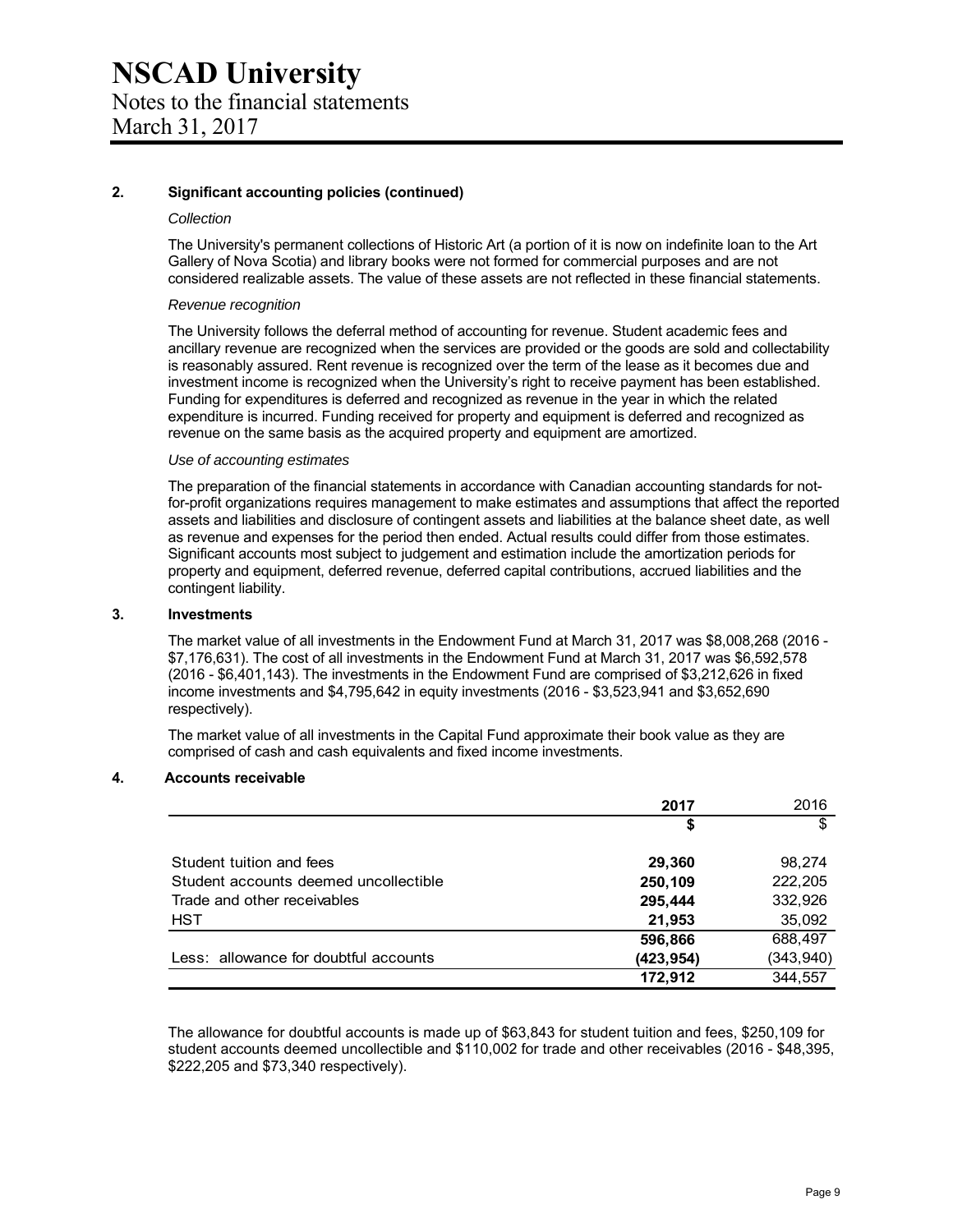## **NSCAD University**  Notes to the financial statements March 31, 2017

#### **5. Property and equipment**

|                                |            | 2017               |            | 2016         |
|--------------------------------|------------|--------------------|------------|--------------|
|                                |            | <b>Accumulated</b> |            | Accumulated  |
|                                |            | Cost amortization  | Cost       | amortization |
|                                | \$         | \$                 | \$         | \$           |
| Land                           | 4,402,490  |                    | 4,402,490  |              |
| <b>Buildings</b>               | 18,347,865 | 5,044,305          | 18,277,256 | 4,696,270    |
| Equipment                      | 4,966,833  | 4,280,360          | 5,050,121  | 4,186,446    |
| Computer hardware              | 1,247,509  | 1,205,385          | 1,301,237  | 1,151,764    |
| Computer software              | 765,073    | 757,481            | 765,073    | 747,456      |
| Leasehold improvements         | 12,922,585 | 3,597,040          | 12,895,272 | 3,130,032    |
|                                | 42,652,355 | 14,884,571         | 42,691,449 | 13,911,968   |
|                                |            |                    |            |              |
| Less: accumulated amortization | 14,884,571 |                    | 13,911,968 |              |
| Net book value                 | 27,767,784 |                    | 28,779,481 |              |

Insurance on a replacement cost basis is carried on the building and contents of the University in the amount of \$87,532,298 (2016 - \$87,752,565).

#### **6. Demand loan and long-term debt**

#### *Demand loan*

In 2015, the University renegotiated the terms of its non-revolving demand loan and converted it to a reducing revolving term credit facility with an opening authorized amount of \$7,875,000. The authorized amount was reduced by \$125,000 on June 30, 2015 and \$250,000 semi-annually thereafter.

|                                              | Available      | Outstanding |
|----------------------------------------------|----------------|-------------|
|                                              | S              |             |
| Credit facility balance, beginning of year   | 7,500,000      | 1,640,000   |
| Reduction in credit facility during the year | (500, 000)     |             |
| Repayments during the year                   | $\blacksquare$ | (1,640,000) |
| Drawdowns during the year                    | ۰              |             |
| Balance, end of year                         | 7,000,000      |             |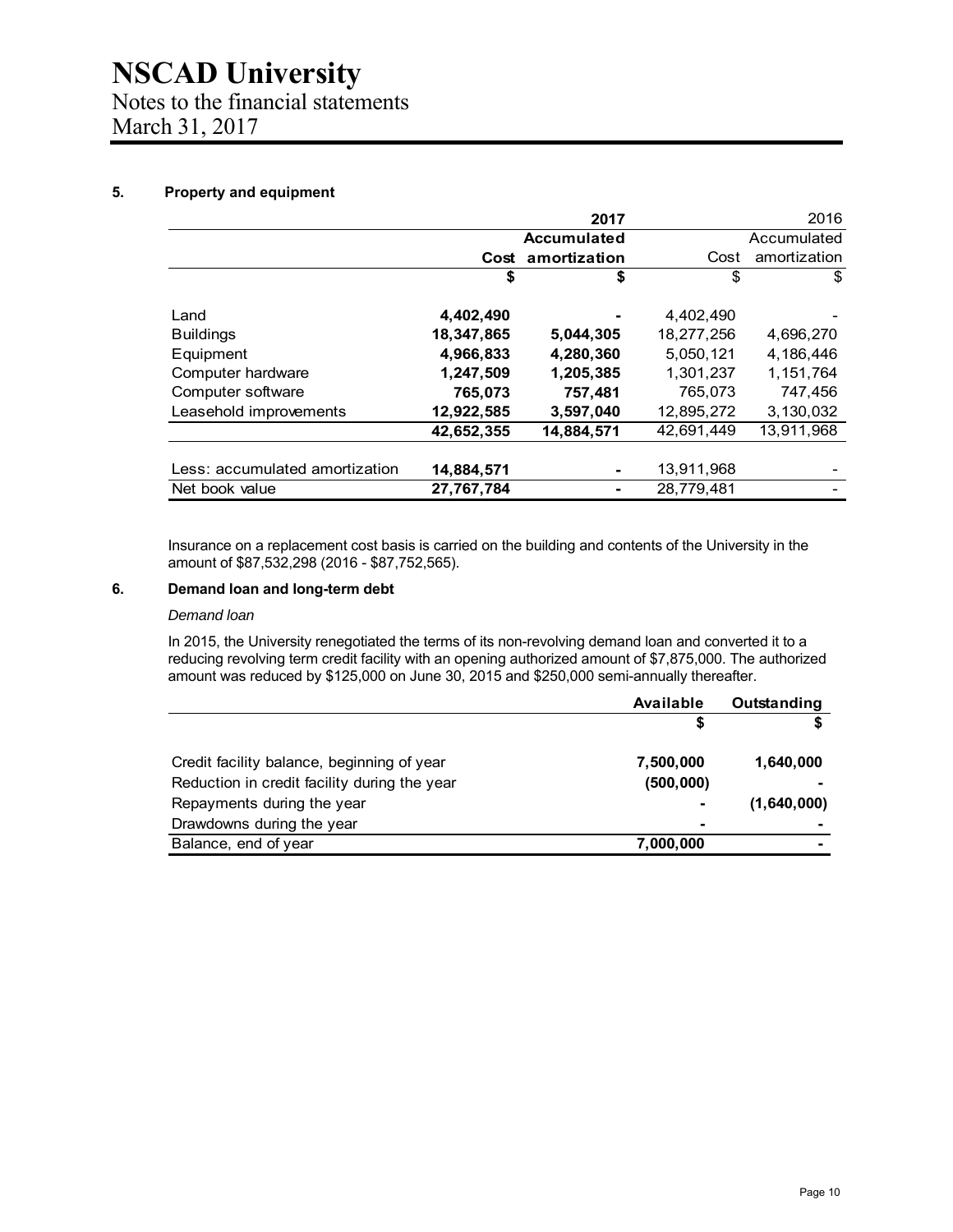#### **6. Demand loan and long-term debt (continued)**

#### *Long-term debt*

The University has entered into an interest rate swap for an amount equal to the principal value of the loan with the Bank of Nova Scotia for a fixed rate of 6.69% with a termination date of February 28, 2022. If the swap had been terminated as at March 31, 2017 the cost to NSCAD would have been \$566,132 (2016 - \$841,688).

|                                                                                                                             | 2017      | 2016      |
|-----------------------------------------------------------------------------------------------------------------------------|-----------|-----------|
|                                                                                                                             | S         | \$        |
| Bank of Nova Scotia, prime less 0.25% demand notes<br>maturing February 2022, payments monthly<br>for principal and intrest | 4,675,470 | 5,452,787 |
| Less: current portion of long-term debt                                                                                     | 830,931   | 777,319   |
|                                                                                                                             | 3,844,539 | 4,675,468 |

The minimum principal repayments due over the next five years are:

|      | \$          |
|------|-------------|
| 2018 | 830,931     |
| 2019 | 888,241     |
| 2020 | 949,505     |
| 2021 | 1,014,994   |
| 2022 | 991,799     |
|      | \$4,675,470 |

#### **7. Deferred capital contribution**

Deferred capital contribution represents the unamortized amount of externally funded property and equipment, which will be recognized as income in the capital fund as those items of property and equipment are amortized.

|                            | 2017      | 2016      |
|----------------------------|-----------|-----------|
|                            | \$        | \$        |
| Balance, beginning of year | 8,301,931 | 8,598,871 |
| Add: donations and grants  | 58,810    | 49,021    |
|                            | 8,360,741 | 8,647,892 |
| Less: amortization         | 297,764   | 345,961   |
|                            | 8,062,977 | 8,301,931 |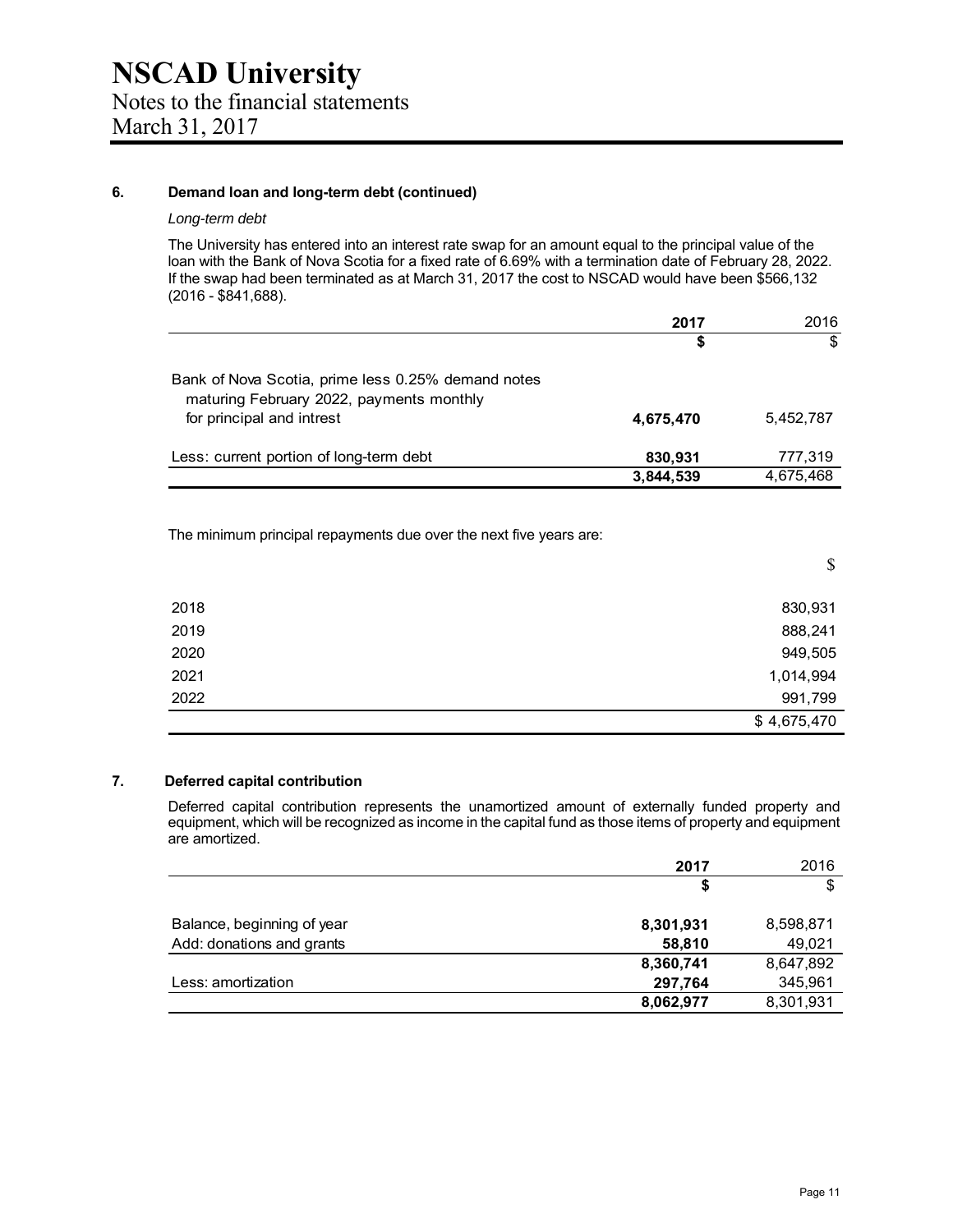#### **8. Pension**

 The University contributes on behalf of substantially all of its employees to a defined contribution pension plan (the "Plan"). The University charges income with the required contribution to the Plan on an annual basis. The employer's and employees' contributions for the year were \$639,512 (2016 - \$765,142) and \$537,740 (2016 - \$634,136), respectively.

#### **9. Commitments**

The University has leased 70,000 square feet of space at the Halifax Seaport from Halifax Port Authority, for a 40 year period ending August 31, 2045. The total base rent for 40 years is \$2.5 million. This amount has been recorded as prepaid rent for the purposes of financial reporting. Amortization of the prepaid rent commenced in September 2007 upon opening of the Port Campus. The unamortized balance is \$1,955,273 (2016 - \$2,024,080).

#### **10. Financial instruments**

Financial risk refers to the impact on the University's cash flows due to fluctuations in interest rates and the credit quality of student receivables. The University manages its financial risks as follows:

#### *Interest rate risk*

Interest rate risk is minimized as the University uses interest rate swaps, as described in Note 6, to fix interest rates on its long-term debt.

#### *Credit risk*

The University performs a continuous evaluation of its accounts receivable and records an allowance for doubtful accounts as required. Management considers there is no significant credit risk as at March 31, 2017.

#### *Fair value*

The fair value of cash, bank indebtedness, demand loan, accounts receivable, accounts payable and accrued liabilities and due to/from operating/capital/endowment/research and special purpose funds are approximately equal to their carrying values due to their short-term maturity. The fair value of long-term debt is described in Note 6. Investments are recorded at fair value.

#### *Liquidity risk*

The University's objective is to have sufficient liquidity to meet its liabilities when due. The University monitors its cash balances and cash flows generated from operations to meet its requirements.

#### *Market risk*

The University is subject to market risk with respect to its investments. The University manages this risk by maintaining a diversified portfolio.

#### **11. Contingent liability**

All contingent liabilities have been appropriately accrued in the financial statements.